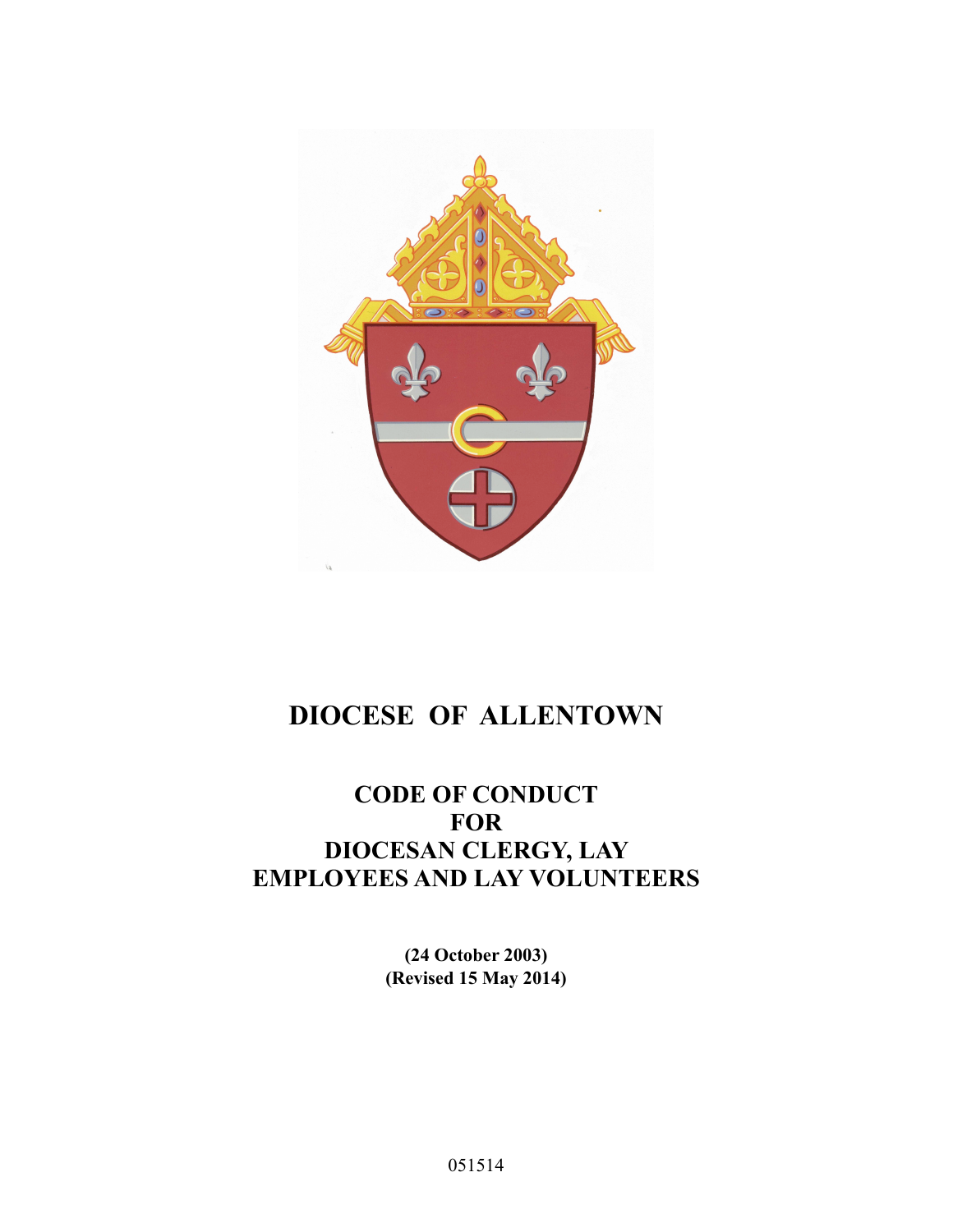

### **Table of Contents**

- **I. Preamble** 2
- **II. Responsibility** *2*
- **III. Standards of Conduct** *3*
	- 1. Conduct for Clergy, Lay Employees and Lay Volunteers *3*
	- 2. Confidentiality 4
	- 3. Conduct with Youth 5
	- 4. Sexual Conduct 7
	- 5. Harassment 8
	- 6. Parish and Diocesan Records and Information 9
	- 7. Conflicts of Interest 10
	- 8. Reporting Misconduct 11
	- 9. Administration *12*
	- 10. Clergy, Employee and Volunteer Well-being *12*
	- 11. Legal Compliance 12

### **IV. Acknowledgment Form** *13*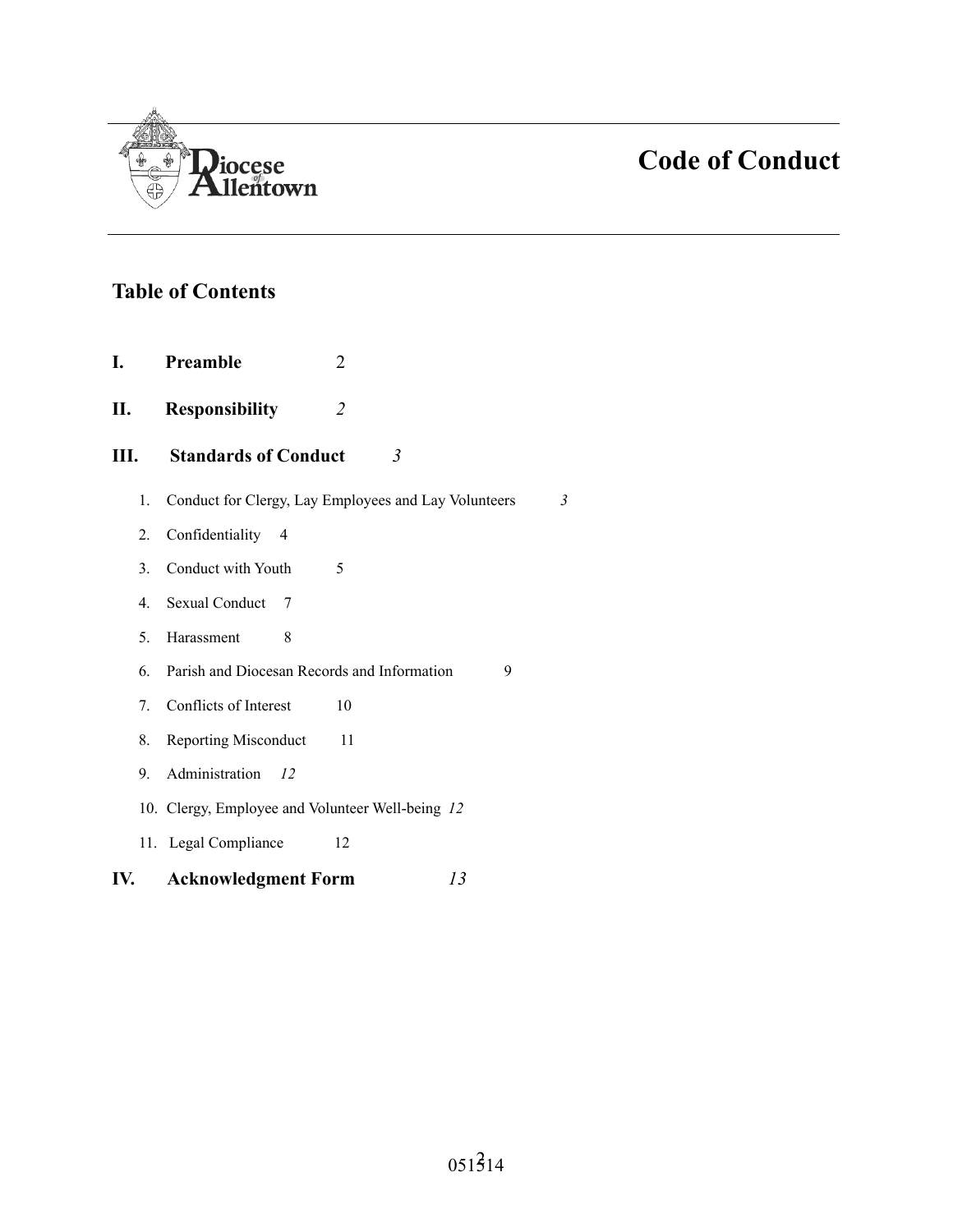

### **I. Preamble**

All Church personnel, including Diocesan Clergy, Lay Employees and Lay Volunteers must uphold Christian values and conduct. The Code of Conduct for the Diocese of Allentown provides a set of standards for conduct in certain pastoral situations.

For purposes of this Code of Conduct, the term "Church personnel" includes any person who performs tasks for the Church within the Diocese of Allentown or one of the schools, parishes or any other entity subject to Canon law within the five county region of the Diocese of Allentown. This includes priests, deacons and seminarians as well as all lay persons, members of consecrated life, together with those persons who provide paid or volunteer services within the Diocese of Allentown.

The Code of Conduct does not present an exhaustive list of expectations, standards or requirements. Rather, this Code accompanies the Universal Law of the Church, civil law, and Diocesan policies, including but not limited to the Diocese of Allentown Policy Regarding Sexual Abuse of Minors, all of which are made a part of this Code of Conduct by reference.

### **II. Responsibility**

The public and private conduct of clergy, employees, and volunteers can inspire and motivate people, but it can also scandalize and undermine the people's faith. Clergy, employees, and volunteers must, at all times, be aware of the responsibilities that accompany their work. They must also know that God's goodness and grace supports them in their ministry.

Responsibility for adherence to the Code of Conduct rests with the individual. Clergy, employees, and volunteers who disregard this Code of Conduct will be subject to remedial action, up to and possibly including dismissal or termination. Corrective action may take various forms—from a verbal reproach to removal from the ministry depending on the specific nature and circumstances of the offense and the extent of the harm.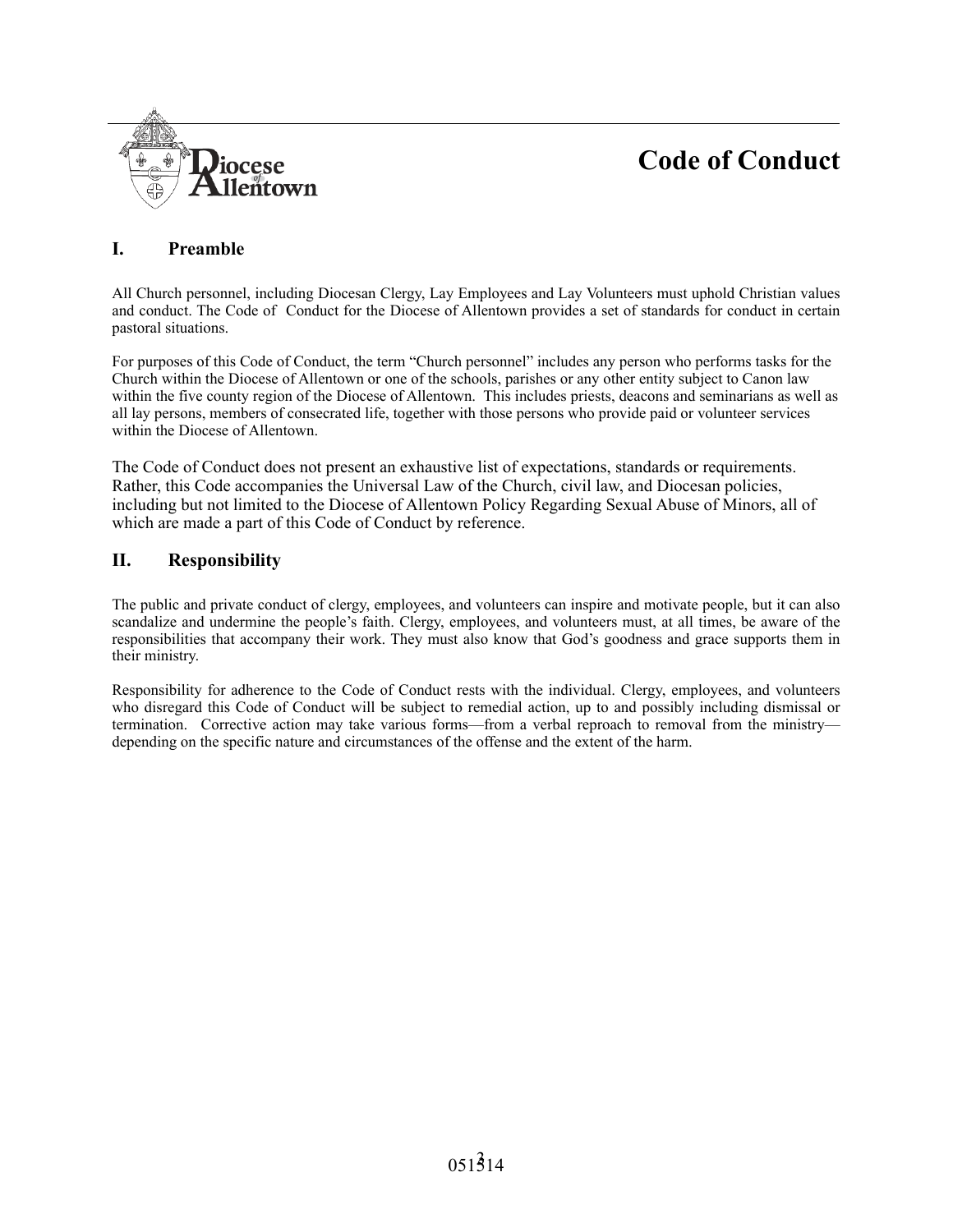

### **III. Standards of Conduct**

#### **1. Conduct for Diocesan Clergy, Lay Employees and Lay Volunteers**

Individuals who are subject to this Code of Conduct must respect the rights and advance the welfare of each person. In particular, they:

- 1.1 Shall not step beyond their competence in counseling situations and shall refer clients to other professionals when appropriate.
- 1.2 Should carefully consider the possible consequences before entering into a counseling relationship with someone with whom they have a pre-existing relationship (i.e., employee, professional colleague, friend, or other pre-existing relationship). [See Section 7.2.2]
- 1.3 Should not audiotape or videotape counseling sessions. An exception to this standard may only be granted for educational purposes on a case by case basis in conformity with the guidelines established by and with the prior written consent of the Secretary for Catholic Human Services.
- 1.4 Must never engage in sexual intimacies with the persons they counsel. This includes consensual and nonconsensual contact, forced physical contact, and inappropriate sexual comments.
- 1.5 Shall not engage in sexual intimacies with individuals who are close to the client—such as relatives or friends of the client—when there is a risk of exploitation or potential harm to the client. They should presume that the potential for harm or exploitation exists in such intimate relationships.
- 1.6 Assume the full burden of responsibility for establishing and maintaining clear, appropriate boundaries in all counseling and counseling-related relationships.
- 1.7 Should avoid physical contact of any kind (i.e., touching, hugging, holding) between themselves and the persons they counsel as this can be misinterpreted.
- I.8 Should conduct sessions in appropriate settings at appropriate times.
	- I.8.1 No sessions should be conducted in private living quarters, but rather only in public office areas.
	- I.8.2 Sessions should not be held at places or times that would tend to cause confusion about the nature of the relationship for the person being counseled.
- 1.9 Shall maintain a log of the times and places of sessions with each person being counseled.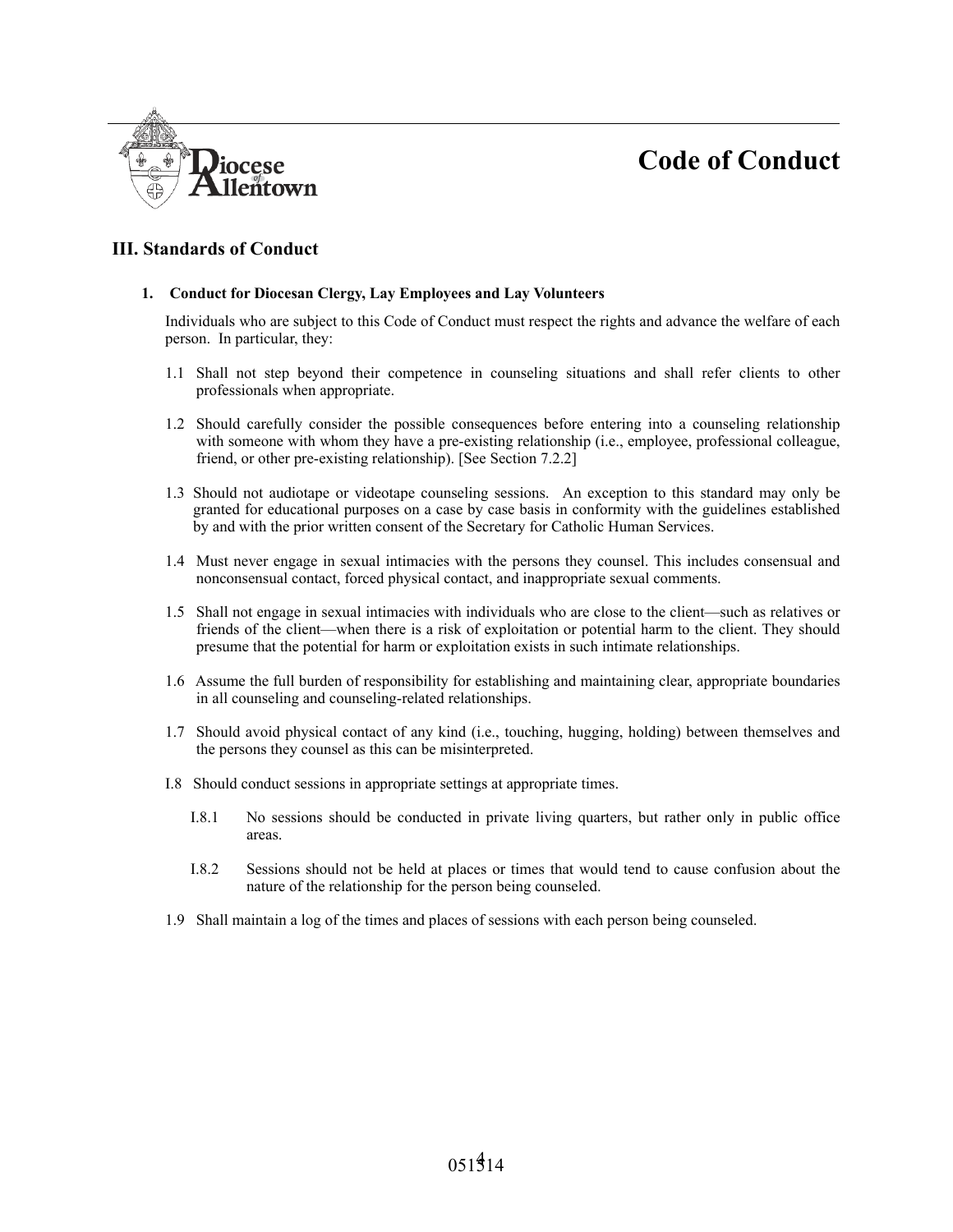

#### **2. Confidentiality**

Information disclosed to individuals who are subject to this Code of Conduct during the course of counseling, advising, or spiritual direction shall be held in the strictest confidence possible.

- 2.1 Information obtained in the course of sessions shall be confidential, except for compelling professional reasons or as required by law.
	- 2.1.1 If there is clear and imminent danger to the client or to others, clergy, employees, and volunteers may disclose only the information necessary to protect the parties affected and to prevent harm.
	- 2.1.2 Before disclosure is made, if feasible, clergy, employees, and volunteers should inform the person being counseled about the disclosure and the potential consequences.
- 2.2 Clergy, employees, and volunteers should discuss the nature of confidentiality and its limitations with each person in counseling.
- 2.3 Clergy, employees, and volunteers should keep minimal records of the content of sessions.
- 2.4 Knowledge that arises from professional contact may be used in teaching, writing, homilies, or other public presentations only when effective measures are taken to absolutely safeguard both the individual's identity and the confidentiality of the disclosures.
- 2.5 While counseling a minor, if clergy, employees, and volunteers discover that there is a serious threat to the welfare of the minor (i.e., anyone under the age of 18) and that communication of confidential information to a parent or legal guardian is essential to the child's health and well-being, the clergy, employee, or volunteers should:
	- o Attempt to secure written consent from the minor for the specific disclosure;
	- $\circ$  If consent is not given, disclose only the information necessary to protect the health and wellbeing of the minor.

Consultation with the appropriate Church supervisory personnel is required before disclosure to the parent or legal guardian.

- 2.6 Clergy, employees, and volunteers will take all steps necessary to comply with the requirements of the Pennsylvania Child Protective Services Law.
- 2.7 These obligations are independent of the confidentiality of the confessional. Under no circumstances whatsoever can there be any disclosure—even indirect disclosure—of information received through the confessional. A priest may never disclose anything revealed in the Sacrament of Confession, not even with the penitent's permission. Further, all others who in any way (e.g., inadvertent overhearing) have information received through the confessional are obliged to secrecy (Canon 983).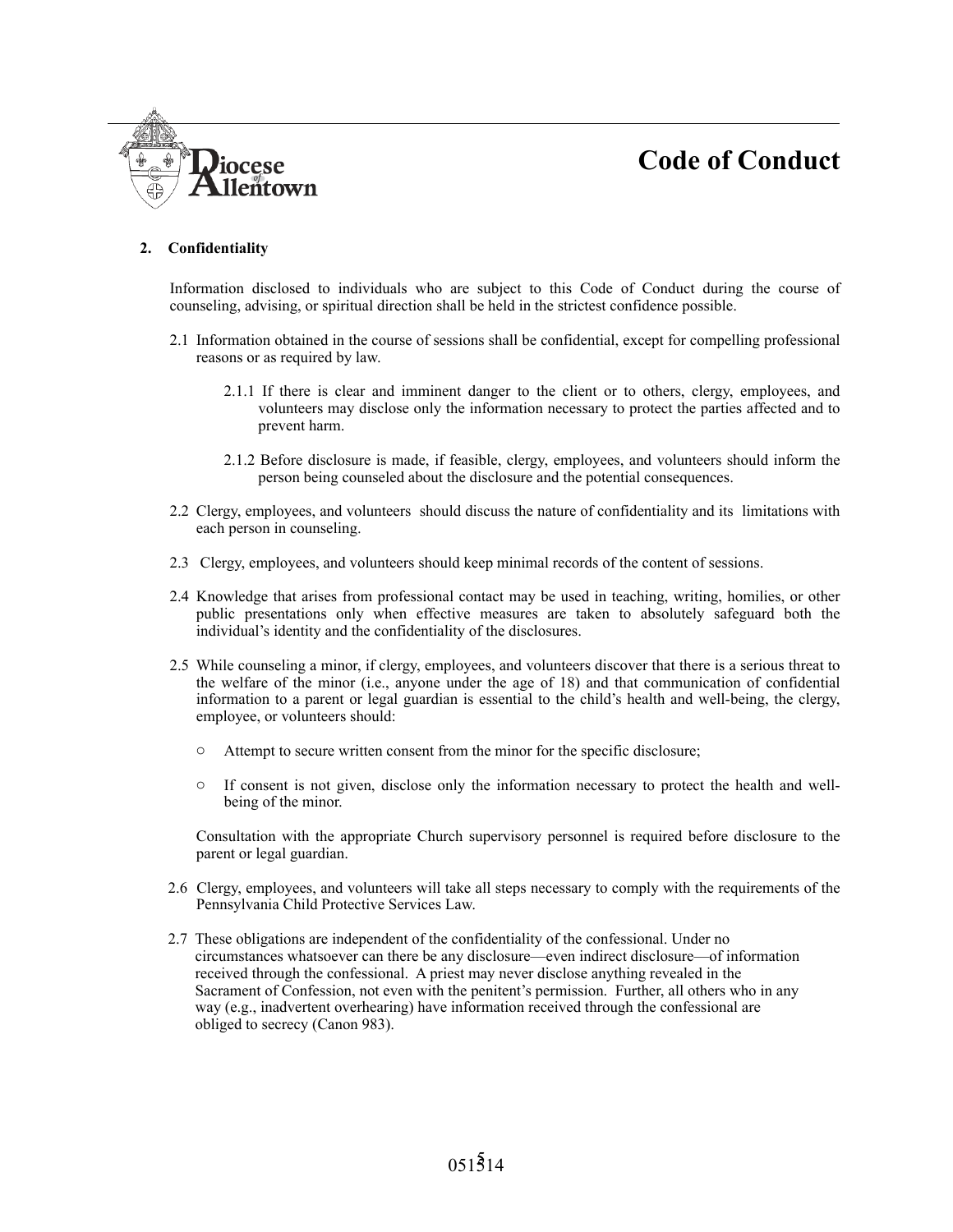# Jiocese lentown

#### **3. Conduct With Youth**

Individuals who are subject to this Code of Conduct and are working with youth (persons under the age of 18) shall maintain an open and trustworthy relationship between youth and adult supervisors.

- 3.1 Clergy, employees, and volunteers must be aware of their own and others' vulnerability when working alone with youth. Use a team approach to managing youth activities.
- 3.2 Physical contact with youth can be misconstrued and should occur: (a) only when completely nonsexual and otherwise appropriate; and (b) never in private.
- 3.3 Clergy, employees, and volunteers should refrain from: (a) the illegal possession and/or illegal use of drugs and/or alcohol at all times; and (b) the use of alcohol when working with youth.
- 3.4 Clergy should not allow individual young people to stay overnight in the cleric's private accommodations or residence.
- 3.5 Clergy, employees and volunteers should avoid being alone with youth, and whenever possible, a second adult should be present at all times.
- 3.6 If one on one pastoral care of a youth is necessary, the schedule of times and locations should create accountability, such as in a parish office when other adult personnel are on duty – or in those situations where the presence of an adult is not usual or practical, another adult should be informed that the meeting is taking place. The meeting place should be accessible and visible with the door where the meeting is taking place left ajar, unless there is a clear window built in to the door.
- 3.7 Minors not accompanied by an adult, other than the priest or seminarian, should not be allowed in priests' residences.
- 3.8 Church personnel are not to share private, overnight rooms with minors. This includes, but is not limited to, accommodations in any Church owned facility, private residence, hotel room, or any other place where there is no other adult supervision present.
- 3.9 Church personnel shall never provide youth with alcohol, illegal drugs, tobacco products, pornography or other inappropriate material
- 3.10 Our children are the most important gifts God has entrusted to us. Because of this, all Church personnel are to strictly follow the rules and guidelines in the Diocese of Allentown Code of Conduct. Therefore, as a condition of providing services to children and youth, and furthermore to all Church personnel, I:
	- (a) **Will**
		- Treat everyone with respect, loyalty, patience, integrity, courtesy, dignity, and consideration.
		- Avoid situations of being alone with children and/or youth.
		- Use positive reinforcement rather than criticism, competition, or comparison when working with children and/or youth.
		- Refuse to accept expensive gifts from children and/or youth or their parents without prior written approval from the pastor or administrator.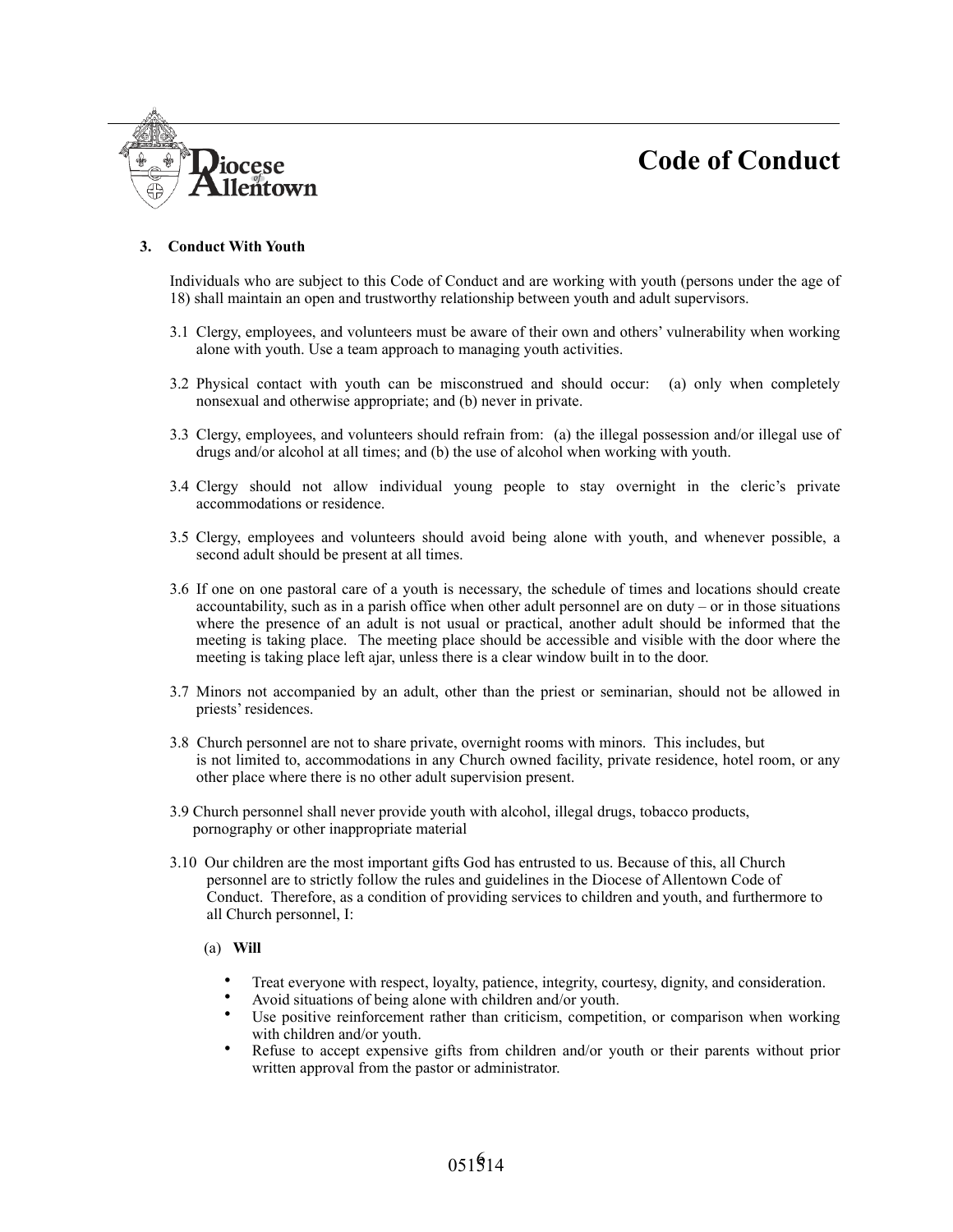- Refrain from giving expensive gifts to children and/or youth without prior written approval from the parents or guardian and the pastor or administrator.
- Report suspected abuse to the pastor, administrator, or appropriate supervisor and to civil authorities as required by the Pennsylvania Child Protective Services Law. Failure to report suspected abuse to civil authorities is, according to the law, a crime.
- Cooperate fully in any investigation of abuse of children and/or youth.

#### (b) **and Will Not**

Diocese<br>Allentown

- Smoke or use tobacco products in the presence of children and/or youth.
- Use, possess, or be under the influence of alcohol at any time in the presence of children and/ or youth.
- Use, possess, or be under the influence of illegal drugs at any time.
- Pose any health risk to children and/or youth (i.e., no fevers or other contagious situations).
- Strike, spank, shake, or slap children and/or youth.
- Humiliate, ridicule, threaten, or degrade children and/or youth.
- Touch a child and/or youth in a sexual or other inappropriate manner.
- Use any discipline that frightens or humiliates children and/or youth.<br>• Use profenity in the presence of children and/or youth.
- Use profanity in the presence of children and/or youth.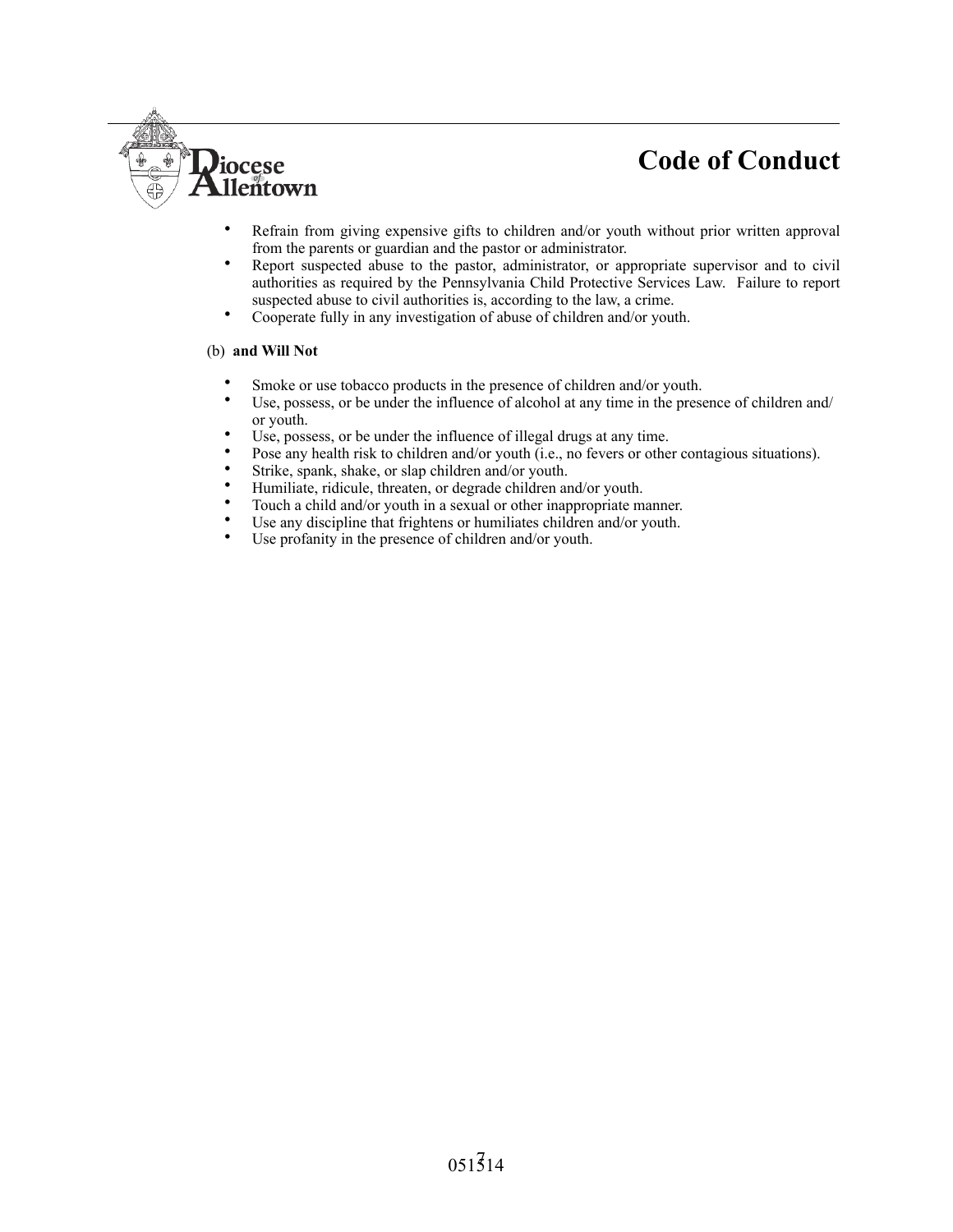

#### **4. Sexual Conduct**

Individuals who are subject to this Code of Conduct must not, for sexual gain or intimacy, exploit the trust placed in them by the faith community.

- 4.1 Clergy and Religious who are committed to a celibate lifestyle are called to be an example of celibate chastity in all relationships at all times. Other employees and volunteers are called to a chaste lifestyle according to their state in life (vocation) in all relationships at all times.
- 4.2 Those who provide pastoral counseling and/or spiritual direction services must avoid developing inappropriately intimate relationships with minors, other staff, or parishioners. Staff and volunteers must behave in a professional manner at all times.
- 4.3 Clergy, employees, and volunteers may not exploit another person for sexual purposes.
- .4 Allegations of sexual misconduct should be taken seriously and reported pursuant to the requirements of the Diocese of Allentown Policy Regarding Alleged Sexual Abuse of Minors and pursuant to the Pennsylvania Child Protective Services Law, if the situation involves a victim who is a minor. If the situation involves an adult victim of sexual misconduct, the allegation must be reported to your supervisor, who, depending on the circumstances, may need to report the allegation to the proper civil authority.

The procedures set forth in the Diocese of Allentown Policy Regarding Alleged Sexual Abuse of Minors will be followed to protect the rights of all involved.

4.5 Clergy, employees, and volunteers should review and know the contents of the Pennsylvania Child Protective Services Law and reporting requirements for the Commonwealth of Pennsylvania and should follow those mandates.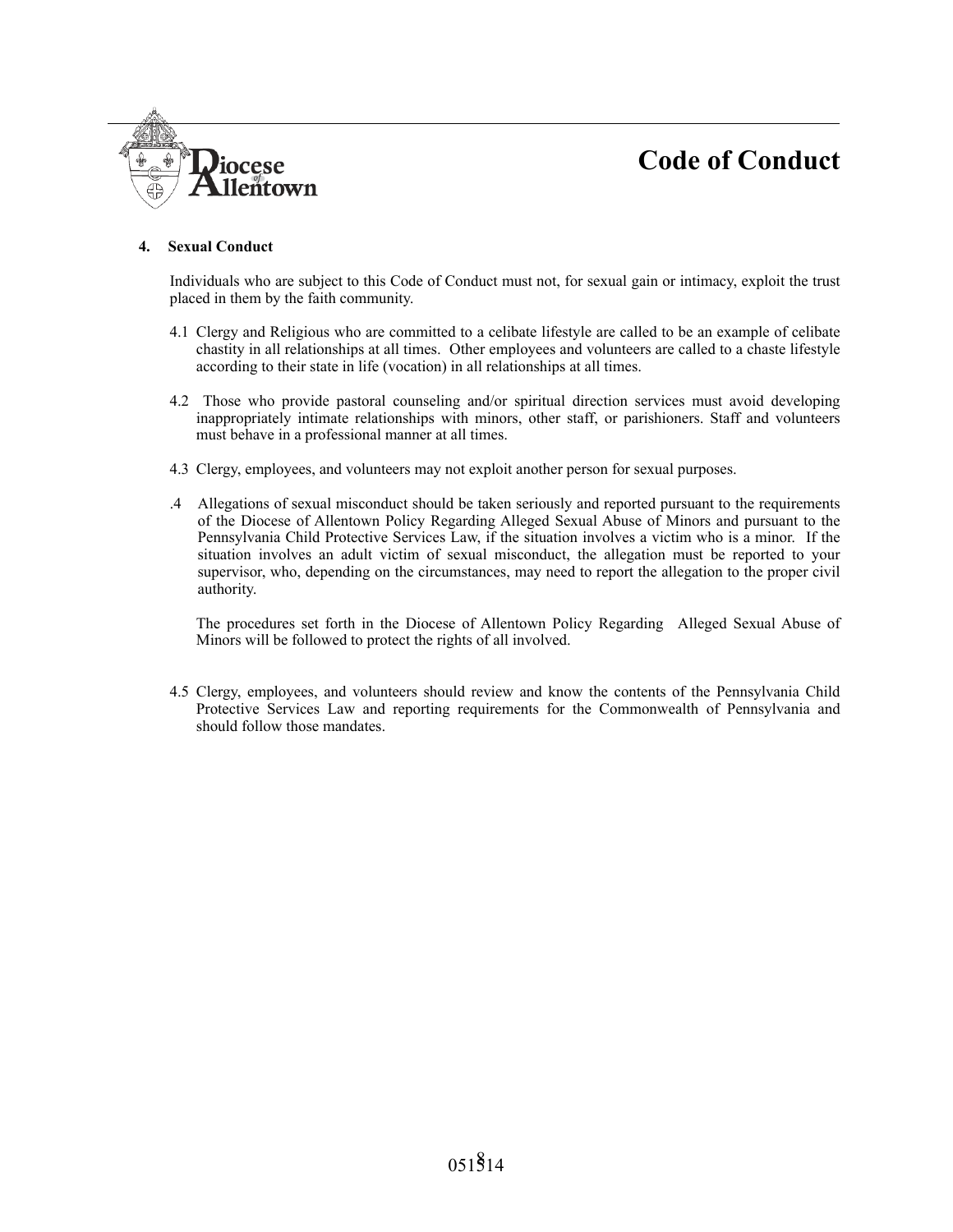

*iocese* 

lentown

Individuals who are subject to this Code of Conduct must not engage in physical, psychological, written, or verbal harassment of staff, volunteers, or parishioners and must not tolerate such harassment by other Church staff or volunteers.

- 5.1 Clergy, employees, and volunteers shall provide a professional work environment that is free from physical, psychological, written, or verbal intimidation or harassment. Such actions harm another's dignity, privacy, and violates the mission of the Diocese of Allentown.
- 5.2 Harassment encompasses a broad range of physical, written, or verbal behavior, including, but not limited to, the following:
	- Physical or mental abuse; or -
	- Racial insults; or -
	- Derogatory ethnic slurs; or -
	- Unwelcome sexual advances or touching; or -
	- Sexual comments or sexual jokes; or -
	- Requests for sexual favors used as:
		- a condition of employment; or -
		- to affect other personnel decisions, such as promotion or compensation; or -
	- Display of offensive materials.
- 5.3 Harassment can be a single severe incident or a persistent pattern of behavior where the purpose or the effect is to create a hostile, offensive, or intimidating work environment. The Diocese of Allentown prohibits all such conduct, whether committed by supervisory or non-supervisory personnel, as well as a third party (non-employee of the Diocese) engaged in business with the Diocese.
- 5.4 Allegations of harassment will be taken seriously and should be reported immediately to the Diocese, Parish, or other organization.
- 5.5 Individuals subject to this Code of Conduct will also be subject to the diocesan policies prohibiting sexual harassment.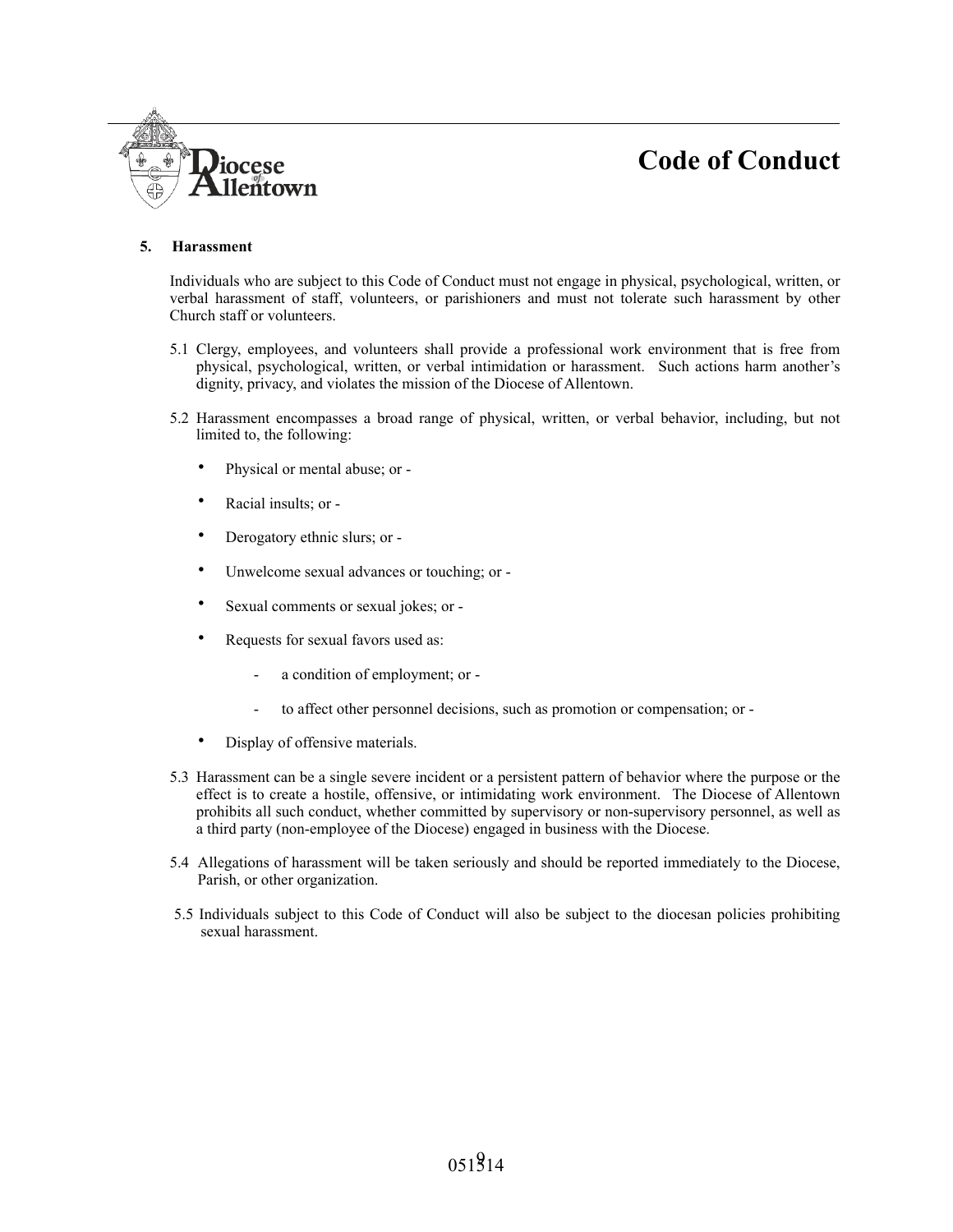#### **6. Parish and Diocesan Records and Information**

**Piocese** 

llentown

Confidentiality will be maintained in creating, storing, accessing, transferring, and disposing of parochial and diocesan records.

- 6.1 Sacramental records shall be regarded as confidential. When compiling and publishing parochial or diocesan statistical information from these records, great care must be taken to preserve the anonymity of individuals.
- 6.2 Sacramental Registers are not open to the public for viewing or research. Information regarding a particular register entry for a particular person may be given to a person who is entitled to make such a request, provided the following precautions are observed.
	- 6.2.1 Information regarding adoption and legitimacy remains confidential, regardless of age. The procedures for registering the baptism of adoptives or the issuing of baptismal certificates for adoptives promulgated by the National Conference of Catholic Bishops (now the United States Conference of Catholic Bishops) on 20 October 2000 and disseminated by the Chancery on 25 October 2000 must be followed.
	- 6.2.2 Only staff members who are authorized to access the records and supervise their use shall handle requests for sacramental records.
- 6.3 Parochial, school, cemetery or other diocesan financial records, including contribution records, are confidential unless review is required under diocesan regulations or by governmental regulations or agencies. Contact must be made with the Secretary for Temporal Services upon the receipt of any request for release of financial records.
- 6.4 Individual contribution records of the Parish or the Diocese shall be regarded as private and shall be maintained in strictest confidence.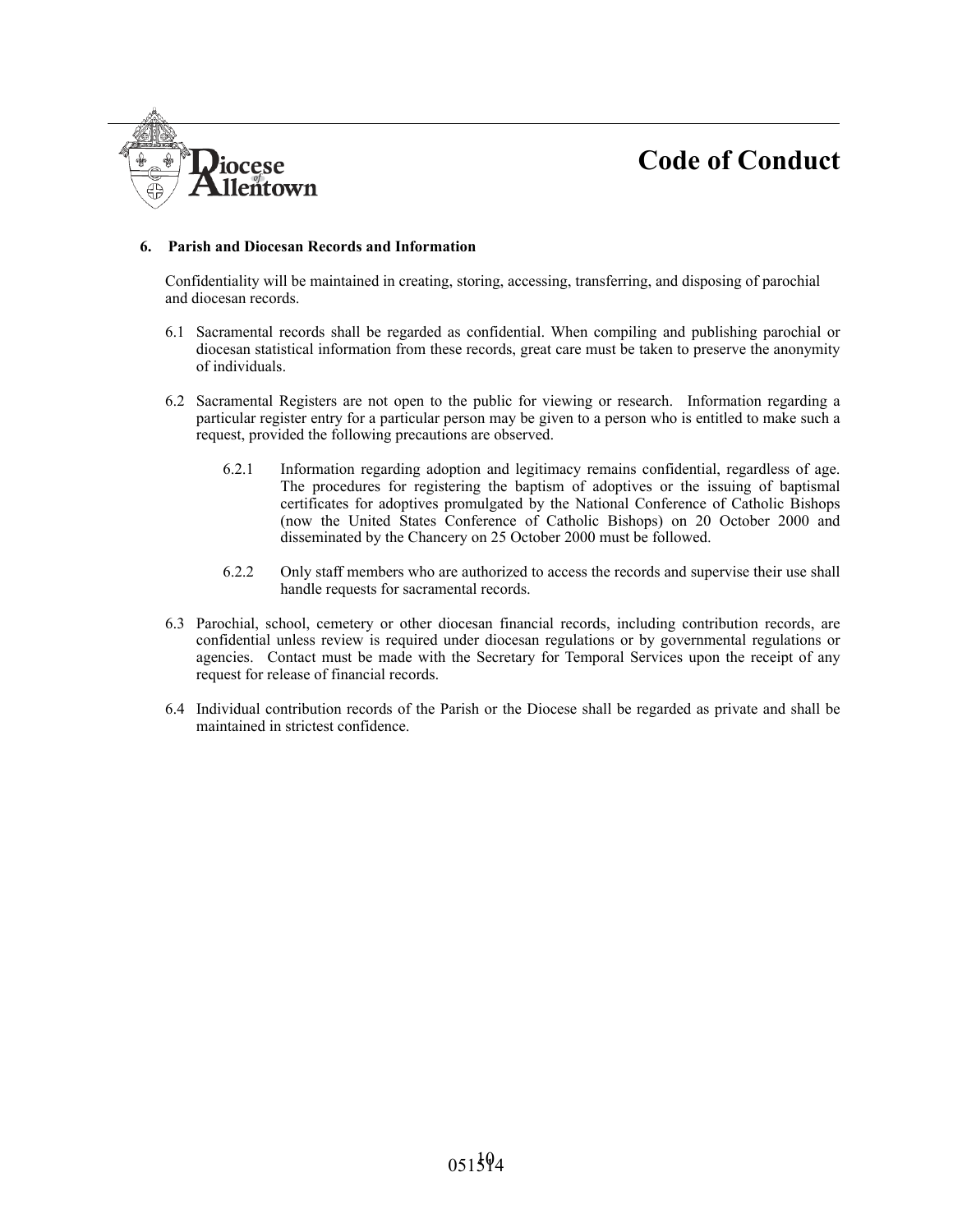

#### **7. Conflicts of Interest**

Individuals who are subject to the Code of Conduct should avoid situations that might present a conflict of interest. Even the appearance of a conflict of interest can call integrity and professional conduct into question.

- 7.1 Clergy, employees, and volunteers should disclose all relevant factors that potentially could create a conflict of interest.
- 7.2 Clergy, employees, and volunteers should inform all parties when a real or potential conflict of interest arises. Resolution of the issues must protect the person receiving ministry services.
	- 7.2.1 Clergy, employees, or volunteers should not take advantage of anyone to whom they are providing services in order to further their personal, religious, political, or business interests.
	- 7.2.2 Clergy, employees, or volunteers should not provide counseling services to anyone with whom they have a business, professional, or social relationship. When this is unavoidable, the client must be protected. The cleric, employee, or volunteer must establish and maintain clear, appropriate boundaries.
	- 7.2.3 When pastoral counseling or spiritual direction services are provided to two or more people who have a relationship with each other, the cleric, employee or volunteer must:
		- Clarify with all parties the nature of each relationship; and -
		- Anticipate any conflict of interest; and -
		- Take appropriate actions to eliminate the conflict; and -
		- Obtain from all parties written consent to continue services.
- 7.3 Conflicts of interest may also arise when a cleric's, employee's, or volunteer's independent judgment is impaired by:
	- Prior dealings; or -
	- Becoming personally involved; or -
	- Becoming an advocate for one (person) against another.
- 7.4 In these circumstances, the cleric, employee, or volunteer shall advise the parties that he or she can no longer provide services and refer them to another Pastoral Counselor or Spiritual Director.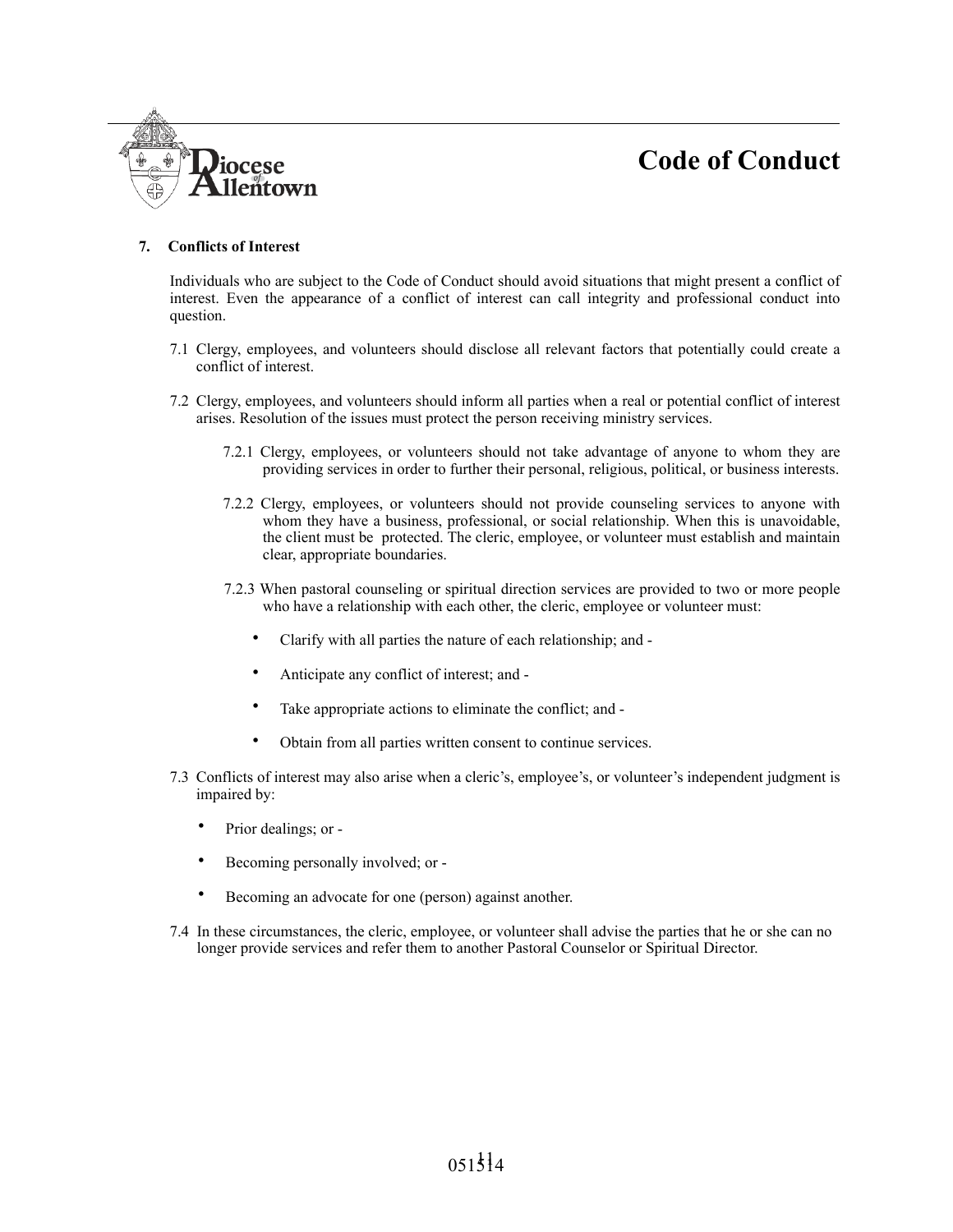

#### **8. Reporting Misconduct**

Clergy, employees, and volunteers have a duty to report their own ethical or professional misconduct and the misconduct of others.

- 8.1 Clergy, employees, and volunteers must hold each other accountable for maintaining the highest ethical and professional standards. When there is an indication of illegal actions by others, you should notify the proper civil authorities immediately. Also notify the Diocese, Parish, or other organization.
- 8.2 When an uncertainty exists about whether a situation or course of conduct violates this Code of Conduct or religious, moral, or ethical principles, or constitutes professional or other misconduct, consult with:
	- Peers; and/or -
	- Others knowledgeable about ethical issues; and/or -
	- Legal counsel; and/or  $-$
	- The Chancery Office.
- 8.3 When it appears that a cleric, employee, or volunteer has violated this Code of Conduct or other religious, moral, or ethical principles:
	- Report the issue to a supervisor or next higher authority; and/or -
	- Refer the matter directly to the Chancery Office.
- 8.4 Your obligation to report client misconduct is subject to the duty of confidentiality. However, any agreement or duty to maintain confidentiality must yield to the requirements of the Pennsylvania Child Protective Services Law and to the need to report misconduct that threatens the safety, health, or wellbeing of any of the persons involved except as provided for in Section 2.6.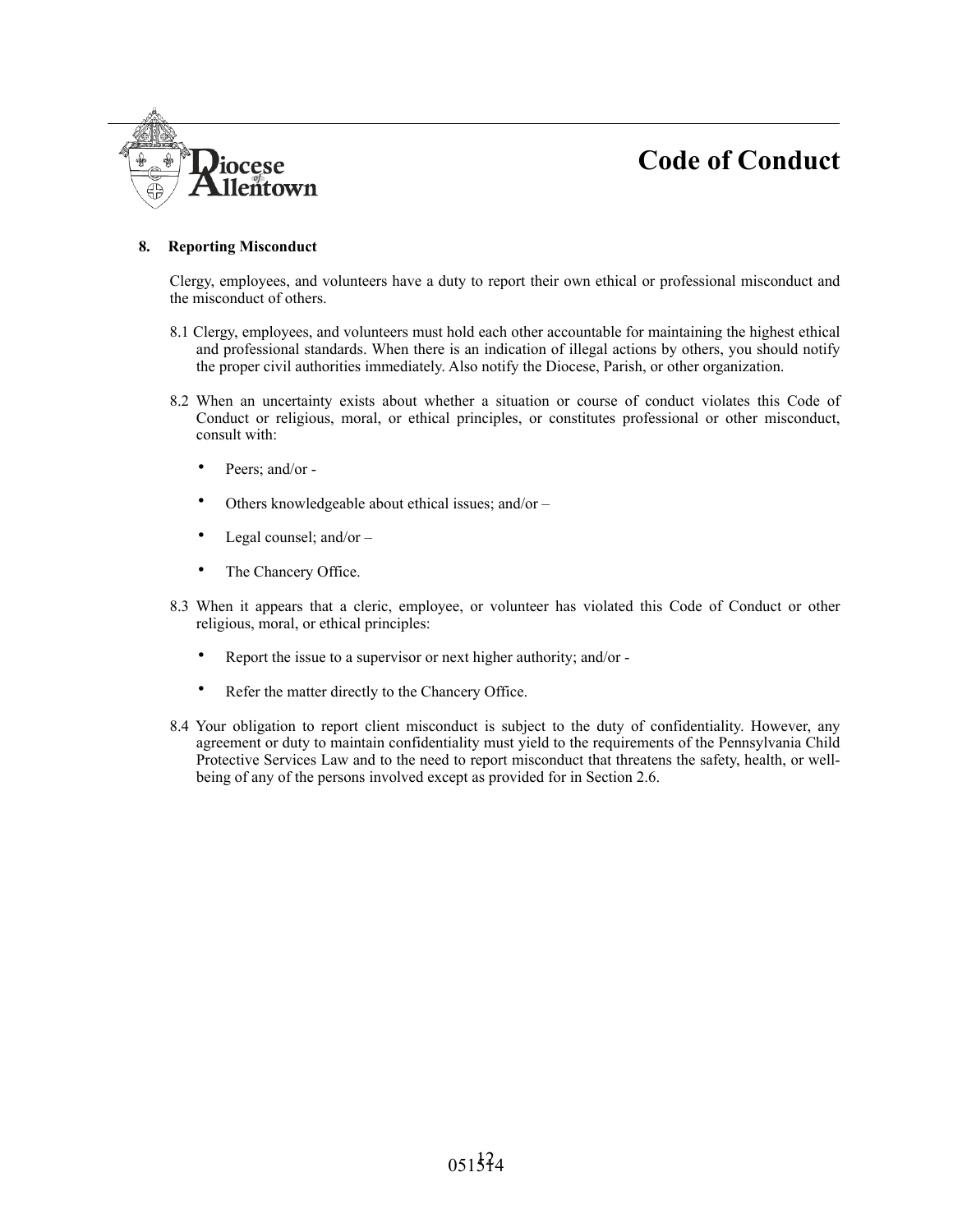

#### **9. Administration**

Employers and supervisors shall treat clergy, employees, and volunteers justly in the day-to-day administrative operations of their ministries.

- 9.1 Personnel and other administrative decisions made by clergy, employees, and volunteers shall meet civil and canon law obligations and also reflect Catholic social teachings and this Code of Conduct.
- 9.2 No cleric, employee, or volunteer shall use his or her position to exercise unreasonable or inappropriate power and authority.
- 9.3 Each volunteer providing services to children and youth must read and sign the Volunteer Code of Conduct before providing services.

#### **10. Clergy, Employee and Volunteer Well-being**

Clergy, employees, and volunteers have the duty to be responsible for their own spiritual, physical, mental, and emotional health.

- 10.1 Clergy, employees, and volunteers should be aware of warning signs that indicate potential problems with their own spiritual, physical, mental, and/or emotional health.
- 10.2 Clergy, employees, and volunteers should seek help immediately whenever they notice behavioral or emotional warning signs in their own professional and/or personal lives.
- 10.3 Clergy, employees, and volunteers must address their own spiritual needs. Support from a Spiritual Director is highly recommended.
- 10.4 Inappropriate or illegal use of alcohol and drugs is prohibited.

#### **11. Legal Compliance**

Applicable to Diocesan Clergy, Lay Employees and Lay Volunteers.

11.1 Consistent with the requirements of good citizenship, understanding of and compliance with all applicable laws and civil law regulations is expected and required. If you have questions regarding what laws or regulations are applicable, please consult Diocesan legal counsel.